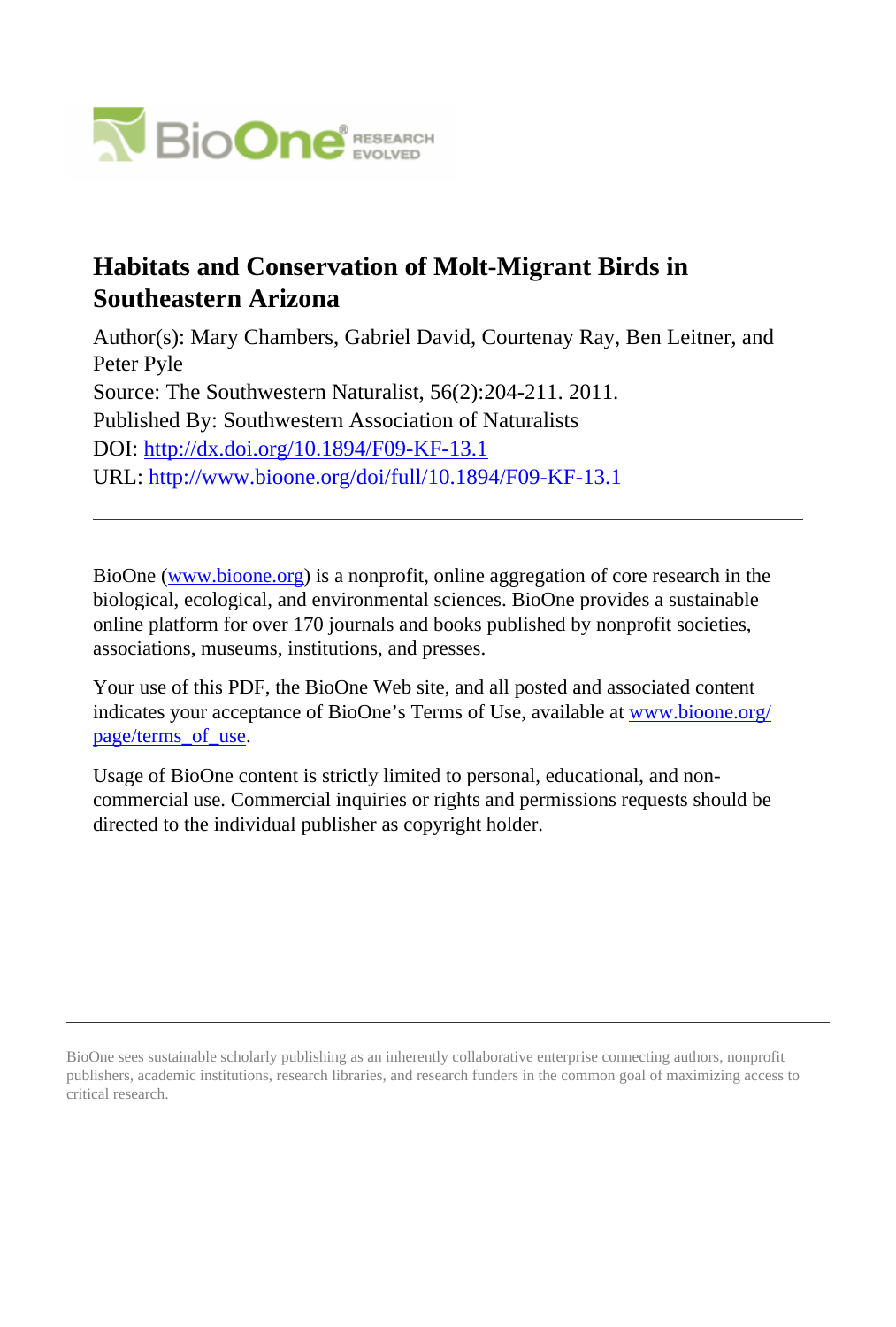## HABITATS AND CONSERVATION OF MOLT-MIGRANT BIRDS IN SOUTHEASTERN ARIZONA

MARY CHAMBERS, GABRIEL DAVID, COURTENAY RAY, BEN LEITNER, AND PETER PYLE\*

Institute for Bird Populations, P.O. Box 1346, Point Reyes Station, CA 94956 (MC, PP) 3819 Shelbourne Street, Apartment 401, Victoria, British Columbia, V8P 5N3, Canada (GD) 5501 17th Avenue NE, Seattle, WA 98105 (CR) 1805 South Ceylon Place, Tucson, AZ 85748 (BL) \*Correspondent: ppyle@birdpop.org

ABSTRACT—Using mist-netting and observational surveys in southeastern Arizona, we documented use of habitat by 12 species of birds that migrate to this Mexican monsoon region to molt. During the drier monsoon season in 2007, higher proportions of molt-migrants congregated at riparian areas. During the wetter monsoon season in 2008, a wider range of habitats was used. Molt-migrants generally selected habitats similar to those of their breeding territories; however, in some cases, species appeared to shift habitats for molt, in response to environmental effects. For example, high use of grasslands by molting Lucy's warblers (Oreothlypis luciae) in 2007 and by lazuli buntings (Passerina amoena) and lesser goldfinches (Carduelis psaltria) in 2008 suggests variable responses to relative strength of the monsoon season. Our results underscore the need to conserve native grasslands and riparian areas; habitats in which we detected molt-migrants most frequently. Our results also indicate the need to conserve a mosaic of habitats to account for adaptive selection in response to variable environmental conditions.

RESUMEN—Usando redes de niebla y muestreos observacionales en el sudeste de Arizona, documentamos el uso de hábitat de 12 especies de aves en inmigración de muda a esta región del monzón Mexicano. Durante la temporada más seca del monzón en el 2007, proporciones mayores de inmigrantes de muda se agruparon en áreas riparias, mientras que una selección de hábitat más amplia fue observada durante la temporada más lluviosa del 2008. Los inmigrantes de muda generalmente seleccionaron hábitats similares a los de sus territorios de apareamiento; sin embargo, en algunos casos las especies parecían cambiar hábitats para la muda, en respuesta a efectos ambientales, o consecuencia de las dos causas. Por ejemplo, un alto uso de hábitat de pastizal por el chipe rabadilla rufa (Oreothlypis luciae) mudándose en el 2007, y por el colorín lázuli (Passerina amoena) y el jilguero dominico (Carduelis psaltria) en el 2008, sugiere respuestas variables a la fuerza relativa de la temporada del monzón. Nuestros resultados subrayan la necesidad de conservar los pastizales nativos y las áreas riparias, hábitats en los cuales detectamos inmigrantes de muda más frecuentemente. Nuestros resultados también indican la necesidad de conservar un mosaico de ha´bitats, considerando la capacidad adaptativa de seleccionar hábitats a respuesta a las condiciones ambientales variables.

Most North American land birds undertake a prebasic molt following breeding, during which all feathers are replaced (Pyle, 1997). This annual molt is energetically demanding (Murphy and King, 1991) and critical to survival of birds; yet strategies of molting in birds are poorly documented in comparison to strategies of breeding, wintering, and migration. Land birds become reclusive and inactive during the molting process, few specimens have been collected, and such basic information as location and habitats used for molting are largely unknown.

For example, although molt generally is understood to occur on breeding or wintering grounds (Pyle, 1997; Rohwer et al., 2005), locations and habitats for molting may not occur exclusively on nesting or over-wintering territories. Chance encounters (e.g., Cherry, 1985) suggest that adult land birds reported to molt on breeding grounds can travel substantial distances away from breeding territories to molt, but the degree to which these movements vary among individuals and in response to environmental factors is undocumented.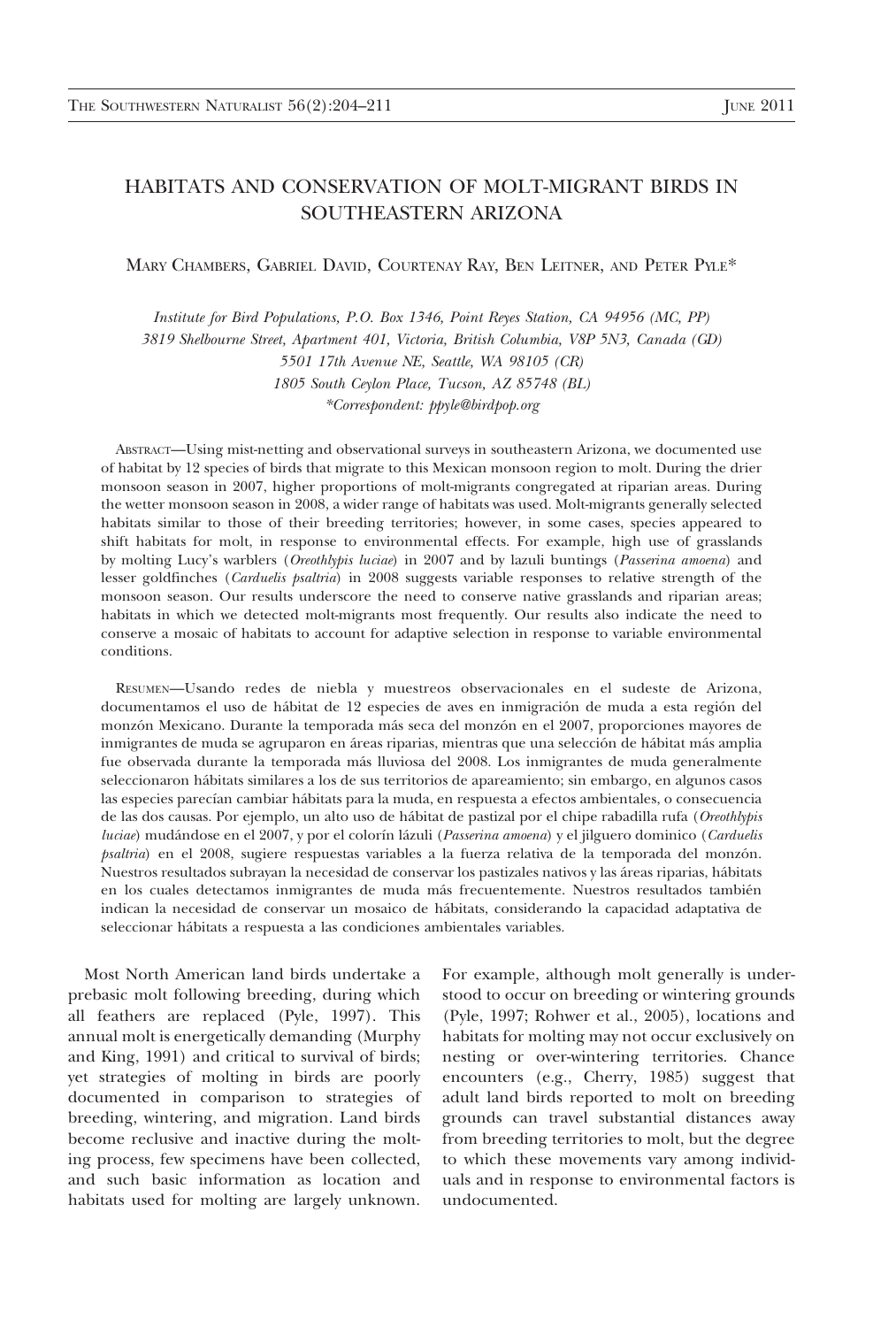Conservation strategies for land birds have thus far focused on dynamics that occur on breeding and wintering grounds (Faaborg, 2002; DeSante et al., 2005; Saracco et al., 2008). However, without knowing general or specific locations of molting, our ability to preserve adequate habitat for molt-migration stopover of land birds is compromised (Leu and Thompson, 2002; Heglund and Skagen, 2005). Birds may be reproducing successfully on breeding grounds and surviving well on migration and wintering grounds, but if habitats for molting are inadequate or not protected, management efforts on breeding and wintering grounds may not help reverse declines in populations. Locations of molting stopovers for grebes (western saline lakes) and waterfowl (specific wetland areas) have resulted in directed efforts to conserve and manage these important areas (Jehl, 1988; Hohman et al., 1992). Once locations and habitats have been identified, similar conservation and management of habitats should be provided for land birds stopping to molt (Leu and Thompson, 2002).

Among western North American land birds,  $\geq$ 15 species recently have been identified as undertaking a molt migration to the Mexican monsoon region of the southwestern United States and northwestern Mexico following breeding. Here they stop and undergo molt in July– October, before continuing migration to their wintering grounds in the Neotropics (Rohwer et al., 2005; Pyle et al., 2009). These species appear to take advantage of a vegetational flush that occurs in the monsoon region in late summer. This flush provides greater availability of nutritional resources than in drier habitats of breeding grounds at this time of year. Documentation of this migration largely has been through examination of specimens (Rohwer et al., 2005), but data from specimens yield little if any insight on selection and requirements of habitats during molt.

To investigate the ecology of these moltmigrant species in the monsoon region and to begin to identify critical requirements of habitats used as stopover sites, we conducted extensive observational surveys and operated mist-netting stations during monsoon seasons of 2007 and 2008 in southeastern Arizona. We believe our results will help shape management and conservation strategies in this important and diverse region.

MATERIALS AND METHODS—The study area spanned Pima, Santa Cruz, and Cochise counties, centered near Sierra Vista, Arizona. Elevation was 1,120–1,800 m. Here we examined habitats used by 12 molt-migrant species during the molting period in July–September (Pyle et al., 2009). We included the ash-throated flycatcher (Myiarchus cinerascens), western kingbird (Tyrannus verticalis), warbling vireo (Vireo gilvus), Lucy's warbler (Oreothlypis luciae), western tanager (Piranga ludoviciana), chipping sparrow (Spizella passerina), lark sparrow (Chondestes grammacus), lark bunting (Calamospiza melanocorys), black-headed grosbeak (Pheucticus melanocephalus), lazuli bunting (Passerina amoena), Bullock's oriole (Icterus bullockii), and lesser goldfinch (Carduelis psaltria). We selected areas and habitats to survey using data from museum collections on moltmigrants, consultation with local experts, and remotesensed, GIS-based, habitat imagery. We positioned stations to sample diversity within habitats present in southeastern Arizona, including willow-cottonwood (Salix-Populus) dominated riparian zones, native grasslands, mesquite (Prosopis) thickets, desert scrub, and oak (Quercus) forests.

During 15 July–14 September 2007 and 2008, we established and surveyed 75 area-search stations in the monsoon season. We sampled 48 of these stations in both 2007 and 2008. We opportunistically sited and sampled the other 27 stations only in 2007. We surveyed each station for 20–40 min between sunrise and 5 h after sunrise. Surveys were repeated a variable number of times (1–10) throughout the season, maintaining standardized times of starting and duration for each station both within and between years. Survey plots consisted of selected areas ca.  $100 \text{ m}^2$  and surveys consisted of a single observer moving at a constant pace around each plot and recording audio and visual detections of all individuals of molt-migrant species. We summarized data for each station and date as number of individuals detected per minute. We recorded birds in active molt, but could not detect this accurately for the majority of observations. We collected vegetational data at each station using the Habitat Structure Assessment form from the Monitoring Avian Productivity and Survival program (Nott et al., 2003). We grouped survey stations into six broad categories of habitat based on predominant species of plants detected using the Habitat Structure Assessment and in consultation with the United States Geological Survey National Gap Analysis Program (2004); cottonwood riparian, desert scrub, grassland, mesquite woodland, oak woodland, and willow riparian.

We established seven mist-netting stations within the Mexican monsoon region of southeastern Arizona (Pyle et al., 2009). Stations, comprised of 6–15 nets, were in a variety of riparian, mesquite, and oakdominated habitats and operated for 6–13 days/season during 1 July–9 October. We classified each netting site according to habitat within 50 m of the net as cottonwood riparian, mesquite scrub, oak woodland, or willow riparian (nets were not operated in grassland or desert scrub). We scored birds undergoing active molt of flight feathers (including primary, secondary, or both) and birds undergoing molt of body feathers as absent, trace, light, medium, or heavy. We considered adults and 1st-year birds in active molt if primaries were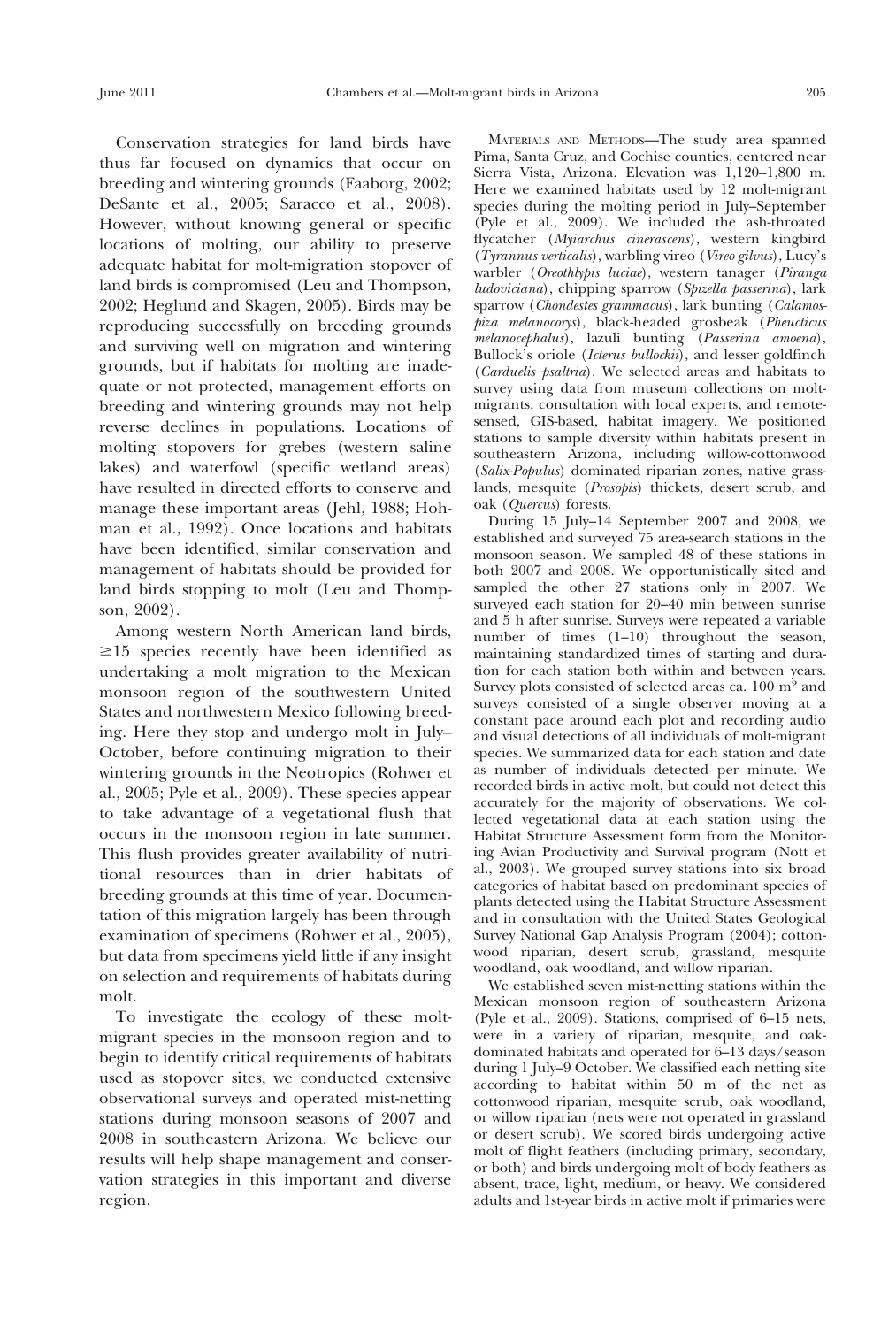TABLE 1—Molt-migrant species of birds detected during observational surveys in southeastern Arizona, 2007 and 2008. For 2007, numbers in parentheses indicate repeated surveys.

|                     | 2007                 |                                      |                              | 2008                 |                                      |                              |
|---------------------|----------------------|--------------------------------------|------------------------------|----------------------|--------------------------------------|------------------------------|
| <b>Species</b>      | Number of<br>surveys | Total number<br>of birds<br>detected | Total number<br>of birds/min | Number of<br>surveys | Total number<br>of birds<br>detected | Total number<br>of birds/min |
| Ash-throated        |                      |                                      |                              |                      |                                      |                              |
| flycatcher          | 68 (49)              | 128 (89)                             | 0.02(0.02)                   | 30                   | 54                                   | 0.02                         |
| Western kingbird    | 50(42)               | 106 (90)                             | 0.01(0.02)                   | 19                   | 35                                   | 0.02                         |
| Warbling vireo      | 18(13)               | 19(13)                               | $<0.01$ $(<0.01$ )           | 1                    | 1                                    | < 0.01                       |
| Lucy's warbler      | 85 (76)              | 193 (177)                            | 0.03(0.03)                   | 29                   | 53                                   | 0.02 <sup>a</sup>            |
| Western tanager     | 47 (32)              | 69 (52)                              | 0.01(0.01)                   | 6                    | 6                                    | < 0.01 <sup>a</sup>          |
| Chipping sparrow    | 37 (12)              | 149 (76)                             | 0.02(0.01)                   | 4                    | 10                                   | < 0.01 <sup>a</sup>          |
| Lark sparrow        | 39 (31)              | 110 (97)                             | 0.02(0.02)                   | 21                   | 68                                   | 0.03 <sup>a</sup>            |
| Lark bunting        | 18 (14)              | 165 (118)                            | 0.02(0.02)                   | $\Omega$             | $\theta$                             | $< 0.01$ <sup>a</sup>        |
| <b>Black-headed</b> |                      |                                      |                              |                      |                                      |                              |
| grosbeak            | 51 (32)              | 58 (35)                              | 0.01(0.01)                   | 16                   | 19                                   | 0.01                         |
| Lazuli bunting      | 91 (81)              | 267 (239)                            | 0.04(0.04)                   | 25                   | 94                                   | 0.04                         |
| Bullock's oriole    | 30(23)               | 34 (27)                              | $< 0.01$ (0.01)              | 15                   | 19                                   | 0.01                         |
| Lesser goldfinch    | 203 (160)            | 479 (387)                            | 0.07(0.07)                   | 70                   | 168                                  | 0.07                         |

a Significant inter-annual difference in rate of detection between repeated surveys (logistic regression,  $P \leq$ 0.05).

being replaced symmetrically. We considered 1st-year birds of some species that do not replace primaries during preformative molt to be in active molt if score for molt of body feathers was medium or heavy (Pyle et al., 2009). We summarized data by net-hour (one net operated for 1 h) and reported it as captures per 600 net-hours following protocols for Monitoring Avian Productivity and Survival (Nott et al., 2003).

We used logistic-regression analyses to test for differences in rates of detection among habitats and between years. To test assumptions of independence of the data, we included station and date as terms in analyses of data from surveys, and net as a term in analyses of data from netting; habitat-specific levels of significance were the same with and without inclusion of these terms.

RESULTS—We performed 468 surveys for a total of 161 h; 353 surveys (122 h) in 2007 and 115 surveys (39 h) in 2008. In 2007, we performed 278 repeated surveys (94 h) and, in 2008, all 115 surveys (39 h) were repeated.

We detected 1,928 individuals of the 12 moltmigrant species for an overall rate of detection of 0.24 individuals/min (Table 1). At repeated surveys, we detected 1,400 individuals in 2007 (0.25/min) and 528 in 2008 (0.23/min); rates of detection for all species pooled were not significantly different between years  $(P > 0.4)$ . Among species, detection on repeated surveys was significantly greater in 2007 than in 2008 for Lucy's warblers, western tanagers, chipping sparrows, and lark buntings, and it was significantly greater in 2008 for lark sparrows (Table 1). We detected at least one individual of each species undergoing active molt with exception of the warbling vireo and black-headed grosbeak.

When all 12 species of molt-migrants and all surveys from both years were combined, rates of detection varied from 0.12/min in desert scrub to 0.33/min in grassland and willow-riparian habitats (Fig. 1). We recorded significantly higher rates of detection of molt-migrants in grassland, cottonwood-riparian, and willow-riparian habitats than in at least one other type of habitat. Three of the 12 species, warbling vireo, western tanager, and Bullock's oriole, showed no significant difference in rate of detection among the six habitats (Fig. 2), indicating wider selection of habitats during the survey. Only one species, lazuli bunting, showed significantly higher rate of detection in desert scrub than in at least one other habitat, whereas five species showed significantly higher rates of detection in grasslands than in at least one other habitat. Two to four species each showed significantly higher rates of detection in cottonwood-riparian, mesquite, oak, and willow-riparian habitats than in at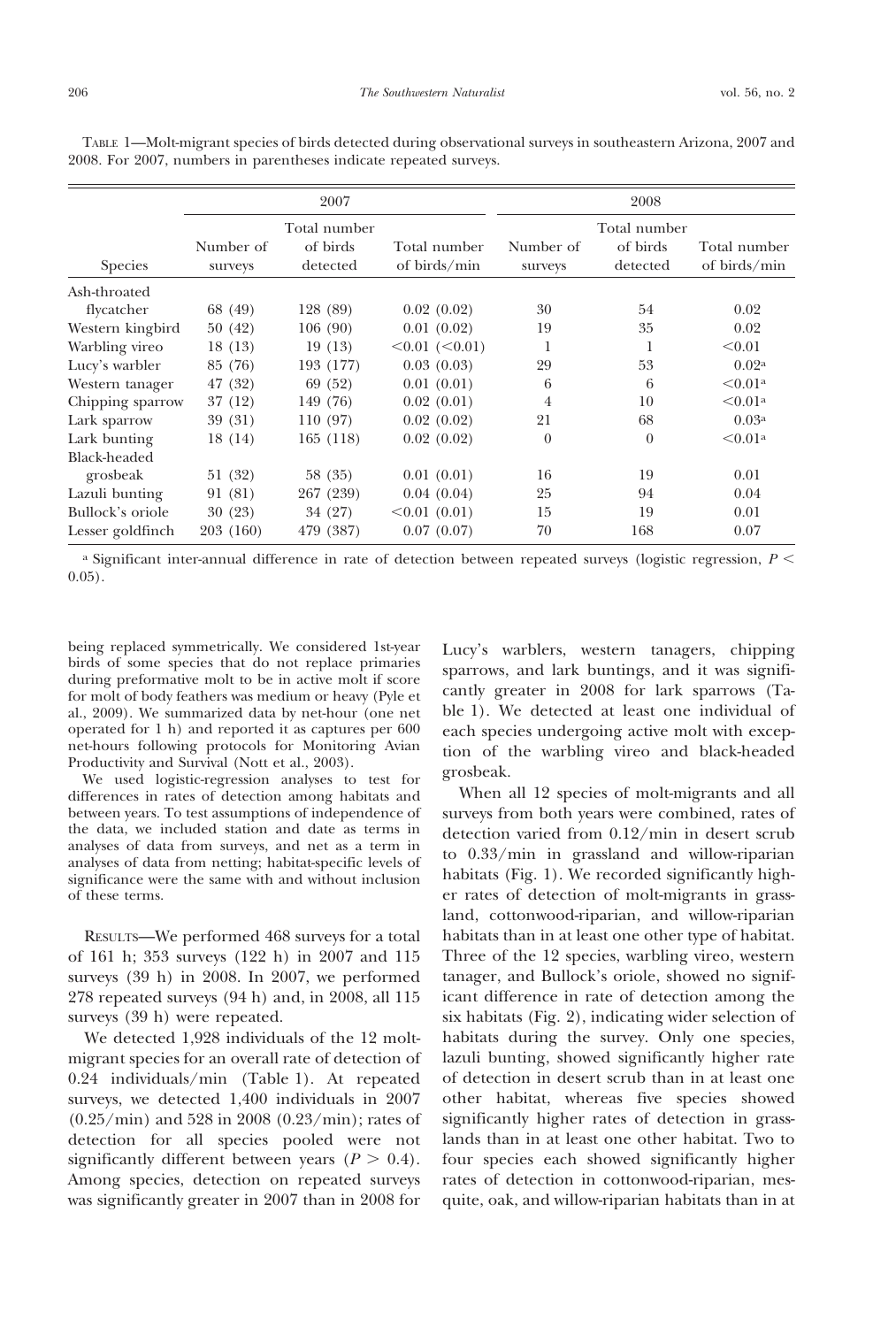

FIG. 1—Rates of detection during observational surveys (number of birds/min) of 12 molt-migrant species of birds combined by habitat in southeastern Arizona. Statistical significance (logistic regression,  $P \leq$ 0.05) is indicated: \* rates of detection were higher in that habitat than at least one other habitat.

least one other habitat. Rates of detection for Lucy's warblers in mesquite, lazuli buntings in willow riparian, and lesser goldfinches in cottonwood-riparian habitats were greater than in all other habitats combined (Fig. 2).

Sufficient data were collected to test for interannual differences in rates of detection of three species plus all 12 molt-migrant species pooled (Fig. 3). For all species pooled, significantly higher rates of detection were recorded in grasslands in 2007 than in 2008, and this was the case for lazuli buntings and lesser goldfinches. The opposite occurred for Lucy's warblers. Additional shifts in habitats for molting between years occurred for all three species: Lucy's warbler (from cottonwood and willow-riparian habitats in 2007 to grasslands in 2008), lazuli bunting (from grasslands and mesquite in 2007 to desert scrub in 2008), and lesser goldfinch (from grasslands in 2007 to desert scrub in 2008).

At the seven mist-netting stations, a total of 4,603 net-hours was accumulated during this study, 2,533 in 2007 and 2,070 in 2008 (Pyle et al., 2009). These included 424 net-hours in cottonwood riparian, 2,264 net-hours in mesquite, 557 net-hours in oak, and 1,358 net-hours in willow-riparian habitats. A total of 188 molting individuals of 10 molt-migrant species was captured; all species listed in Table 1 except the western kingbird and lark bunting. We collected sufficient data to test for inter-annual differences in rates of detection of Lucy's warblers, lazuli buntings, and all 10 molt-migrant species pooled (Fig. 4). Significantly higher rates of capture of all species combined were recorded in nets within cottonwood-riparian habitats in 2007 than in 2008. A similar significant difference was recorded for Lucy's warblers, whereas significantly higher rates of capture of lazuli buntings were recorded in mesquite habitat in 2008 than in 2007. No significant inter-annual difference was recorded for rates of capture of molting individuals in oak or willow-riparian habitats.

DISCUSSION—We document use of habitats for 12 species of molt-migrants in southeastern Arizona. A drawback to our study is that our sample of observed individuals may have included passage individuals as well as molt-migrants. Although we either captured or observed molting adults for all 12 species, we were unable to obtain molting rates during observational surveys, and molting rates of adults at the mistnetting stations were  $<30\%$  for 3 of the 10 species; ash-throated flycatcher, warbling vireo, and black-headed grosbeak (Pyle et al., 2009). Evidence from specimens further suggests that many individuals of most species in our study can show age-related variation in locations used for molting, they may molt in southeastern Arizona, northwestern Mexico, or both. Northwestern Mexico may be the site of molting for most ashthroated flycatchers (Butler et al., 2006), warbling vireos (Voelker and Rohwer, 1998), western tanagers (Butler et al., 2002), and blackheaded grosbeaks (D. Froehlich, pers. comm.), whereas many western kingbirds, western tanagers, and lazuli buntings may molt to the north of our study area (Young, 1991; Butler et al., 2002; Barry et al., 2009). The broad use of habitats we detected by warbling vireos, western tanagers, and Bullock's orioles could be due to the presence of many migrants of these species, which exhibit varying selection of habitats during passage (Hutto, 1985); these and our other species may show more specific selection of habitats for molting north or our study area or in Mexico. Conversely, a general concordance of results from our mist-netting and our observational data suggest that observational data does reflect selection of habitat for molting, at least within our six broad categories of habitat. Continued investigation using refinements to our categories of habitat, as well as sampling additional habitats (e.g., coniferous habitats at higher elevations) would be worth pursuing.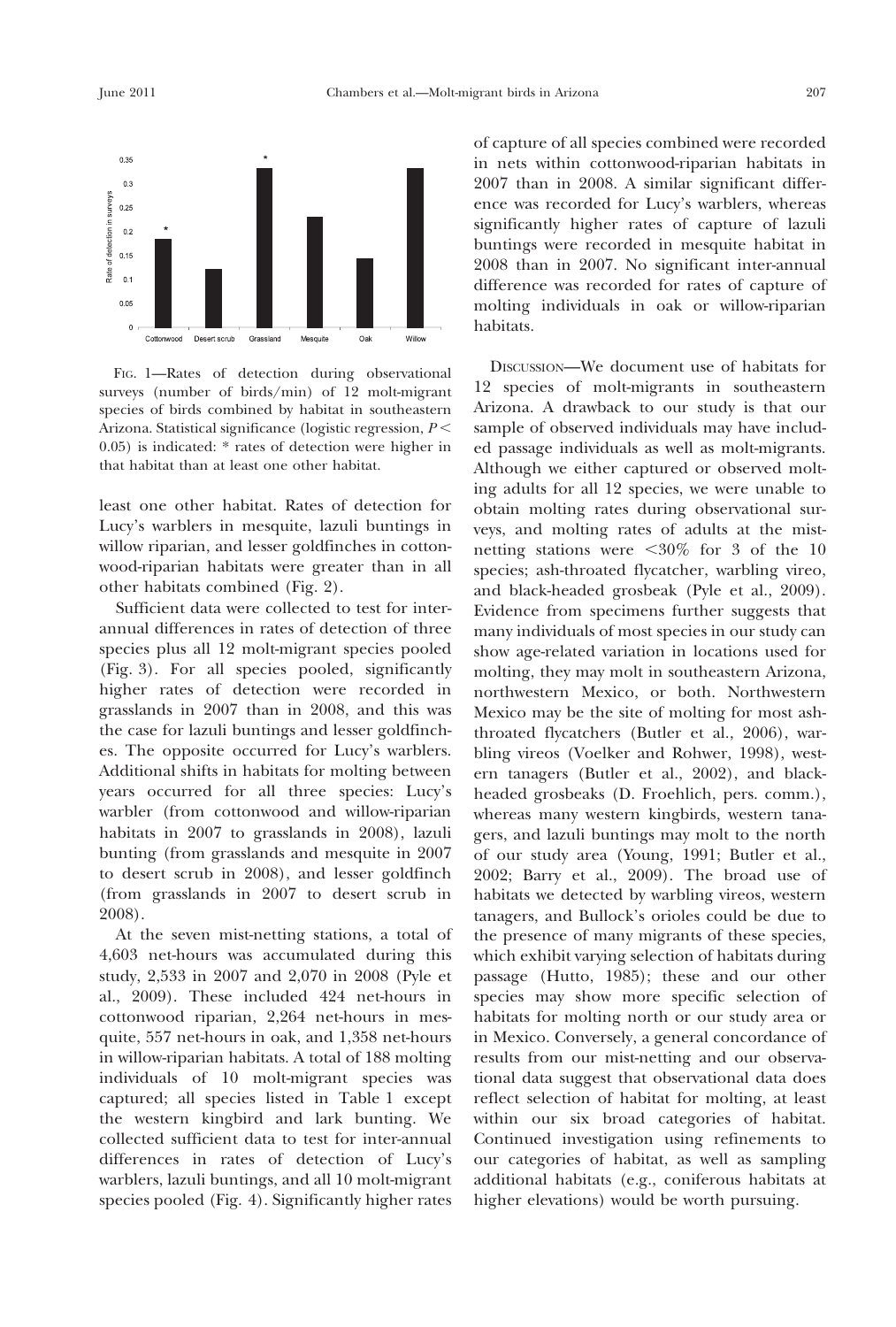

FIG. 2—Rates of detection during observational surveys (number of birds/min) of 12 molt-migrant species of birds by habitat in southeastern Arizona (C, cottonwood riparian; D, desert scrub; G, grassland; M, mesquite; O, oak; W, willow riparian). Statistical significance (logistic regression,  $P < 0.05$ ) is indicated: \* rates of detection were higher in that habitat than at least one other habitat; \*\* rates of detection were higher in that habitat than in all other habitats combined.

In descending order, molt-migrants selected native grassland, willow-riparian, mesquite, cottonwood-riparian, oak, and desert-scrub habitats. Habitats selected at a significantly higher rate than at least one other habitat included grasslands by five species (western kingbirds, chipping and lark sparrows, and lark and lazuli buntings), willow riparian by four species (Lucy's warblers, lark and lazuli buntings, and lesser goldfinches), mesquite by four species (ash-throated flycatchers, Lucy's warblers, lark sparrows, and lazuli buntings), cottonwood riparian by three species (Lucy's warblers, lazuli buntings, and lesser goldfinches), oak by two species (chipping sparrows and black-headed grosbeaks), and desert scrub by one species (lazuli buntings). These generally are similar habitats to those selected by each species for breeding (Ehrlich et al., 1988), although some species appeared to select different habitats for molting. These included chipping sparrows, lark sparrows, and lazuli buntings selecting grassland habitats, Lucy's warblers and lark buntings selecting willow-riparian habitats, lazuli buntings selecting mesquite habitats, and Lucy's warblers selecting cottonwood-riparian habitats. The apparent se-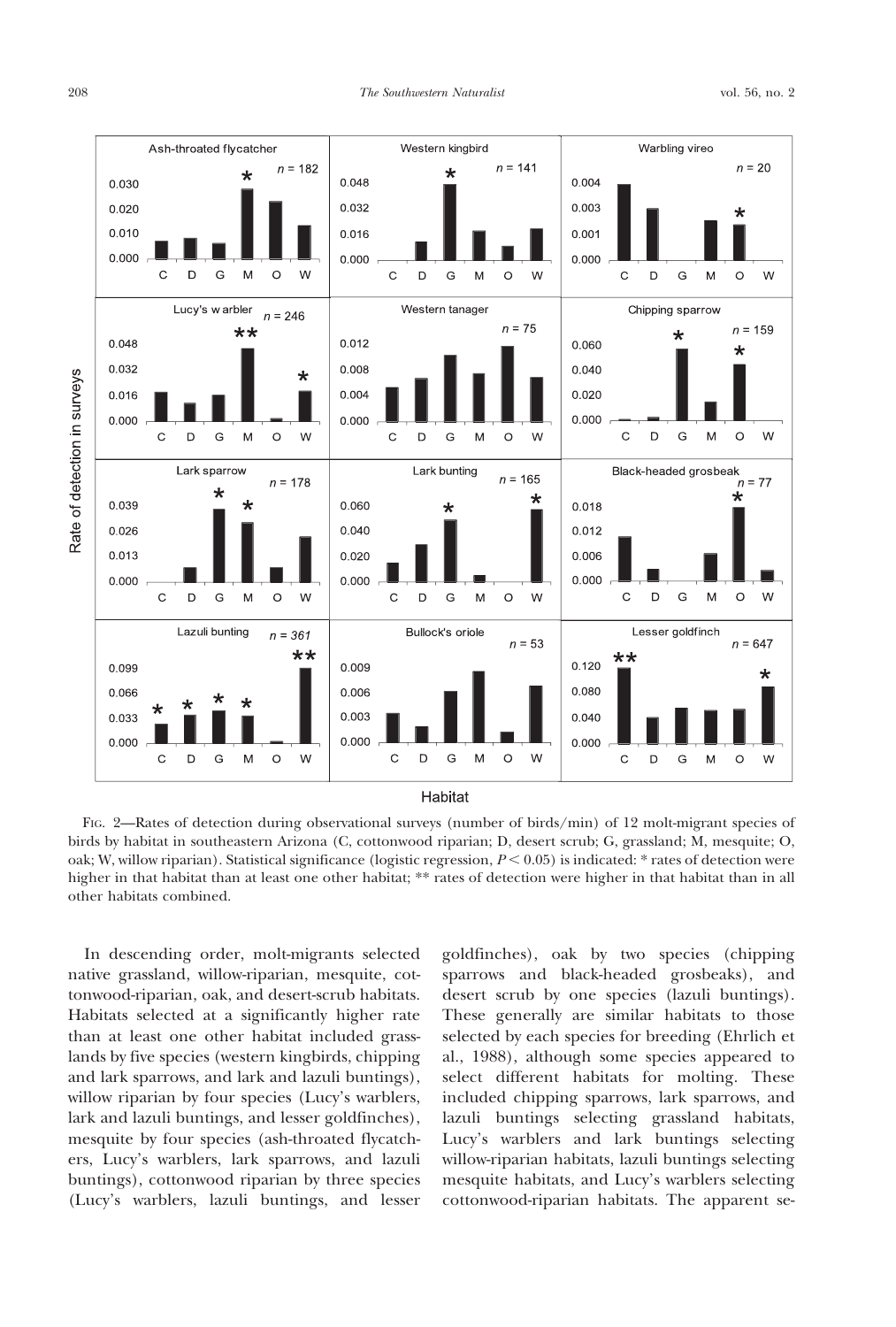

FIG. 3—Inter-annual differences between rates of detection of molt-migrant species of birds (number of birds/min) in six habitats in southeastern Arizona between a dry year (2007) and a wet year (2008). Statistical significance (logistic regression) is indicated: \*  $P < 0.05$ ; \*\*  $P < 0.01$ .

lection of specific habitats for molting that differ from those selected for breeding underscore the need to consider habitats used for molting separately in conservation strategies for these species.

According to some measures, the monsoon season in 2007 was the 5th driest and the monsoon season in 2008 was the 10th wettest in Arizona during 1896–2008 (Pyle et al., 2009). This difference in monsoon seasons was reflected in our results: we detected significantly more molt-migrants in grasslands in 2007 than in 2008. We suggest that the higher rates of molt-migrants in grasslands in 2007 reflects more production of seeds by grasses as is typical in drier years (Brown et al., 1997). Chipping and lark sparrows, as well as lark and lazuli buntings, all showed significant selection of grasslands and are granivorous species that would benefit from increased production of seeds. Availability of seeds might also explain increased rates of detection of lazuli buntings in mesquite habitats in 2007.



FIG. 4—Rates of capture (number of birds molting/ 600 net-hours) of molting birds in mist nets set in four habitats in southeastern Arizona during 2007–2008. Statistical significance (logistic regression) is indicated:  $* P < 0.05$ ;  $* P < 0.01$ .

We also detected higher rates in 2007 than in 2008 for Lucy's warblers in both riparian habitats and lazuli buntings in mesquite habitats. In 2008, we detected more Lucy's warblers in grasslands and lazuli buntings and lesser goldfinches in desert scrub. These inter-annual differences appear to reflect a broadening of habitats used during 2008 compared to 2007; presumably, in response to the wetter monsoon season of 2008. Molt-migrants, especially insectivorous species, had more choices among drier habitats such as grasslands and desert scrub, which presumably experienced a greater vegetational flush than in 2007. Thus, these birds do not need to target riparian habitats as much in wetter years. Pyle et al. (2009) documented a similar effect for moltmigrants throughout the monsoon region.

A surprising result of this study, perhaps, is the reliance on grasslands by molt-migrants in southeastern Arizona, especially in 2007. Grasslands have declined and changed substantially in southeastern Arizona during the past century, and conservation efforts have been aimed at increasing and managing these habitats (Brown et al., 1997; Kepner et al., 2000; Desmond et al., 2008). The importance of grasslands to granivorous and other molt-migrant species in drier monsoon seasons underscores the need to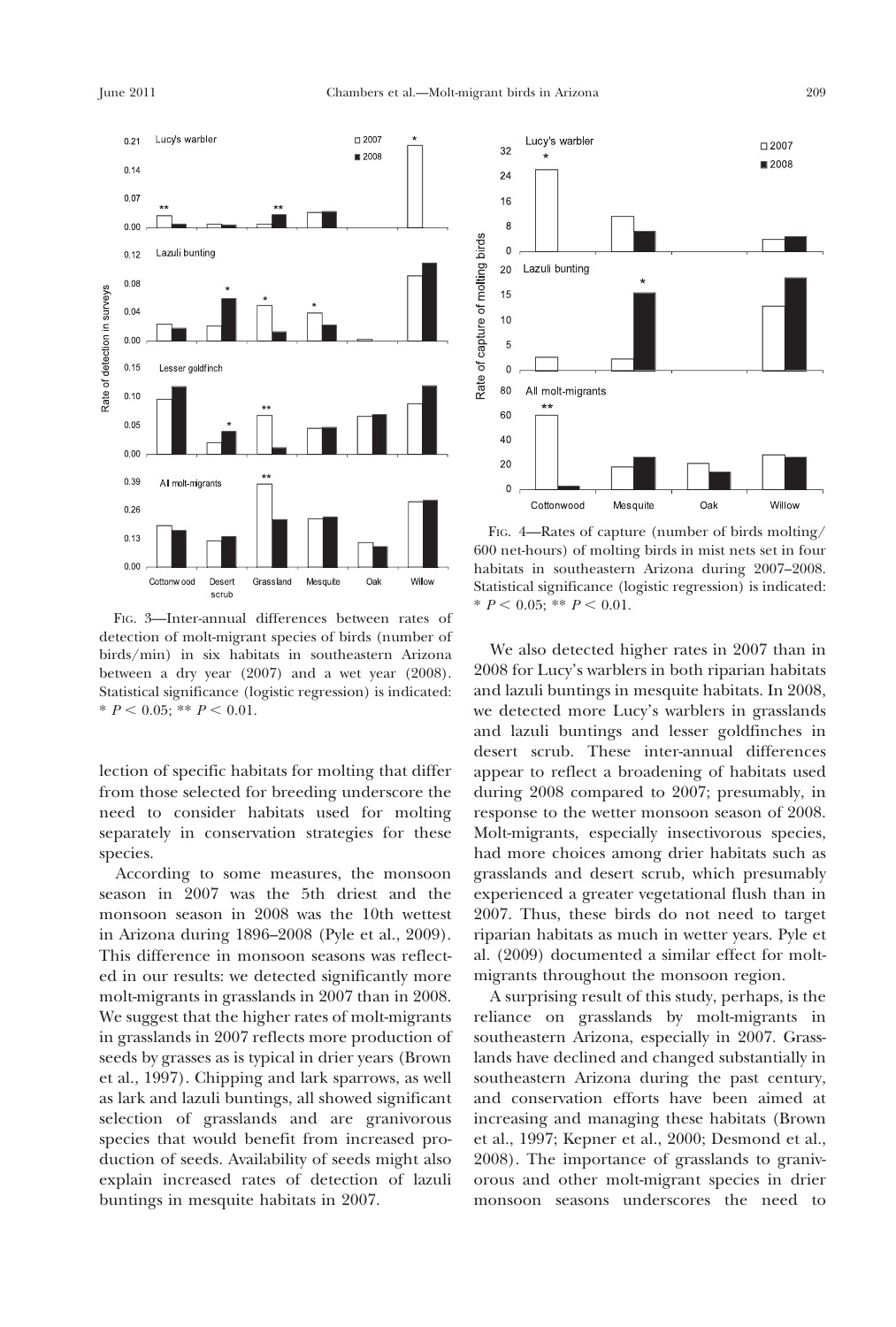protect and manage such habitats in the future. Likewise, riparian cottonwood and willow habitats are under conservation threat in Arizona and northwestern Mexico (Heglund and Skagen, 2005; Hinojosa-Herta et al., 2008; Villaseñor-Gómez, 2008) and appear to be needed for successful molt by these species during drier years. Differences between seasons and the broad range of habitats selected by moltmigrants in Arizona also emphasize the need to protect a mosaic of native habitats for molting by this suite of species.

This study resulted primarily from funding by the United States Fish and Wildlife Service, Region 6, and would not have been possible without the support and encouragement of S. Jones. We thank W. Leitner, H. Swanson, D. Anderson, and E. Jovel for assistance in collecting data at netting stations. For logistical support and permission to operate netting stations, we thank B. Childress of the Bureau of Land Management, Sierra Vista, Arizona, and T. and K. S. Heath of Birdland Ranch, Elgin, Arizona. Comments by S. Rohwer and an anonymous reviewer greatly improved the manuscript. This is contribution 361 of the Institute for Bird Populations.

## LITERATURE CITED

- BARRY, J. H., L. K. BUTLER, S. ROHWER, AND V. G. ROHWER. 2009. Documenting molt-migration in western kingbird (Tyrannus verticalis) using two measures of collecting effort. Auk 126:260–267.
- BROWN, J. H., T. J. VALONE, AND C. G. CURTIN. 1997. Reorganization of an arid ecosystem in response to recent climate change. Proceedings of the National Academy of Sciences 94:9729–9733.
- BUTLER, L. K., M. G. DONAHUE, AND S. ROHWER. 2002. Molt-migration in western tanagers (Piranga ludoviciana): age effects, aerodynamics, and conservation implications. Auk 119:1010–1023.
- BUTLER, L. K., S. ROHWER, AND M. ROGERS. 2006. Prebasic molt and molt-related movements in ash-throated flycatchers. Condor 108:647–660.
- CHERRY, J. D. 1985. Early autumn movements and prebasic molt of Swainson's thrushes. Wilson Bulletin 97:368–370.
- DESANTE, D. F., T. S. SILLETT, R. B. SIEGEL, J. F. SARACCO, C. A. ROMO DE VIVAR ALVAREZ, S. MORALES, A. CEREZO, D. KASCHUBE, M. GROSSELET, AND B. MILA. 2005. MoSI (Monitoreo Sobrevivencia Invernal): assessing habitat-specific overwintering survival of Neotropical migratory landbirds. Pages 926–936 in Bird conservation implementation and integration in the Americas (C. J. Ralph and T. D. Rich, editors). United States Department of Agriculture Forest

Service, Pacific Southwest Research Station, General Technical Report 191:1–1294.

- DESMOND, M. J., C. MENDEZ-GONZALES, AND L. B. ABBOTT. 2008. Winter diets and seed selection of granivorous birds in southwestern New Mexico. Studies in Avian Biology 37:101–112.
- EHRLICH, P. R., D. S. DOBKIN, AND D. WHEYE. 1988. The birder's handbook: a field guide to the natural history of North American birds. Simon and Schuster, Inc., New York.
- FAABORG, J. 2002. Saving migrant birds: developing strategies for the future. University of Texas Press, Austin.
- HEGLUND, P. J., AND S. K. SKAGEN. 2005. Ecology and physiology of en route Nearctic-Neotropical migratory birds: a call for collaboration. Condor 107: 193–196.
- Hinojosa-Herta, O., J. J. Rivera-Díaz, H. Iturribarría-ROJAS, AND A. CALVO-FONSECA. 2008. Densities, species richness, and habitat relationships of the avian community in the Colorado River Delta, Mexico. Studies in Avian Biology 37:74–83.
- HOHMAN, W. L., C. D. ANKNEY, AND D. H. GORDON. 1992. Ecology and management of postbreeding waterfowl. Pages 128–189 in Ecology and management of breeding waterfowl (B. D. J. Batt, A. D. Afton, C. D. Ankney, D. H. Johnson, J. A. Kadlec, and G. L. Krapu, editors). University of Minnesota Press, Minneapolis.
- HUTTO, R. L. 1985. Seasonal changes in the habitat distribution of transient insectivorous birds in southeastern Arizona: competition mediated? Auk 102:120–132.
- JEHL, J. 1988. Biology of the eared grebe and Wilson's phalarope in the non-breeding season: a study of adaptations to saline lakes. Studies in Avian Biology 12:1–74.
- KEPNER, W. G., C. J. WATTS, C. M. EDMONDS, J. K. MAINGI, S. E. MARSH, AND G. LUNA. 2000. A landscape approach for detecting and evaluating change in a semi-arid environment. Environmental Monitoring and Assessment 64:179–195.
- LEU, M., AND C. W. THOMPSON. 2002. The potential importance of migratory stopover sites as flight feather molt staging areas: a review for Neotropical migrants. Biological Conservation 106: 45–56.
- MURPHY, M. E., AND J. R. KING. 1991. Nutritional aspects of avian moult. Acta Congressus Internationalalis Ornithologici 20:2186–2193.
- NOTT, P., D. F. DESANTE, AND N. MICHEL. 2003. Monitoring productivity and survivorship (MAPS) habitat structure assessment (HSA) protocol: describing vertical and horizontal spatial habitat patterns at MAPS stations. Institute for Bird Populations, Point Reyes Station, California.
- PYLE, P. 1997. Identification guide to North American birds. Part 1. Slate Creek Press, Bolinas, California.